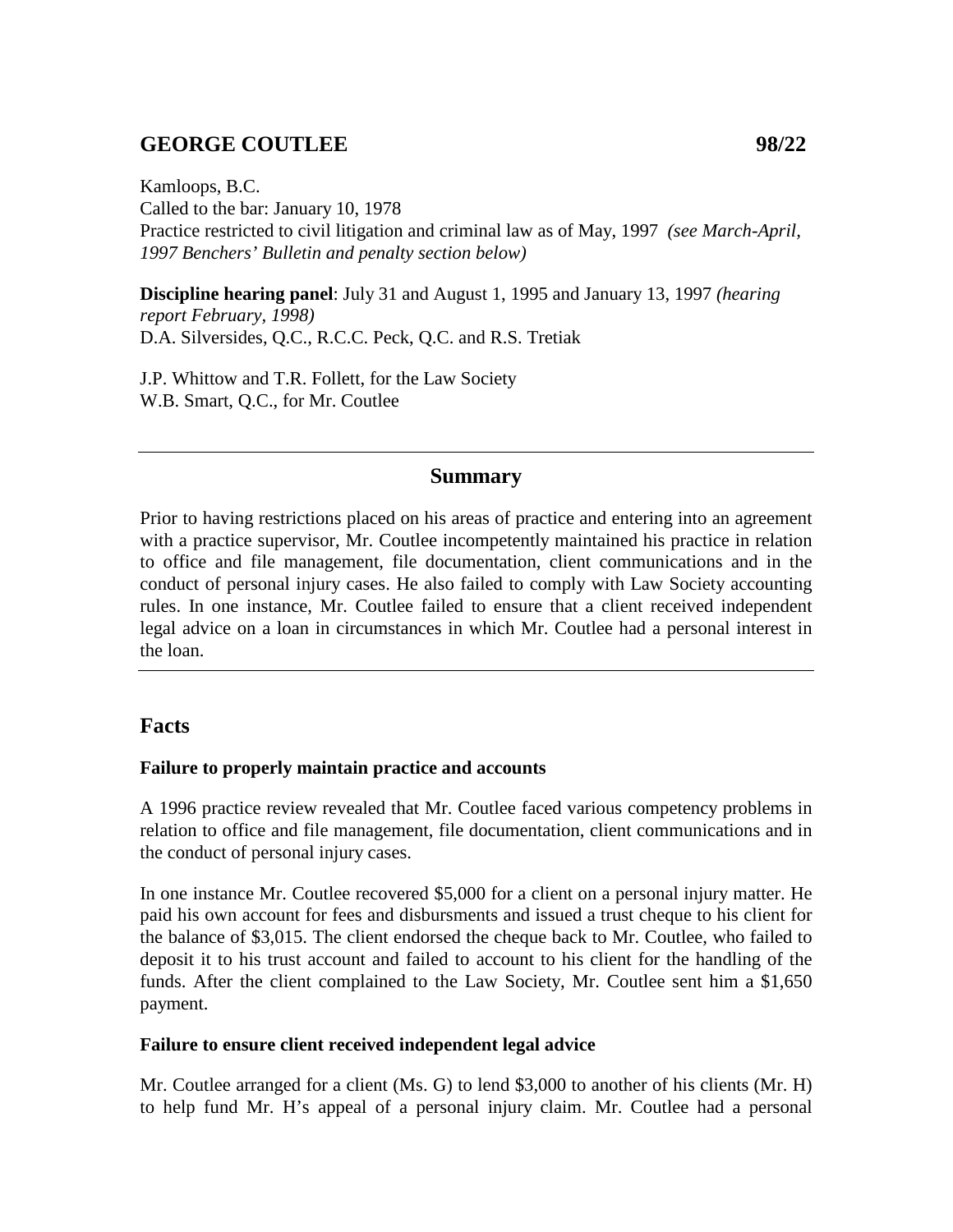interest in the loan, as it enabled him to pay for disbursements that he had already incurred and that, under his contingency agreement with Mr. H, Mr. Coutlee himself was liable to pay.

Mr. Coutlee recommended but failed to ensure that Ms. G received independent legal advice on the loan.

## **Decision**

Mr. Coutlee admitted and the discipline hearing panel found that he was incompetent in failing to maintain his practice in relation to office and file management, file documentation, client communications and in the conduct of personal injury cases and in his failure to comply with Law Society accounting rules.

Mr. Coutlee's conduct in failing to ensure a client received independent legal advice in advancing funds when he had a personal interest in the funds constituted professional misconduct.

# **Penalty**

For Mr. Coutlee's failure to properly maintain his practice and accounts, the hearing panel ordered in 1997 that:

- 1. Mr. Coutlee's practice be restricted to personal injury and criminal cases and that he be permitted to practise personal injury law only so long as he has a practice supervisor suitable to the panel or the Competency Committee *(See the March-April, 1997 Benchers' Bulletin referencing this condition. Mr. Coutlee did enter into an agreement with a practice supervisor for this purpose, in May, 1997).*
- 2. The written agreement between Mr. Coutlee and the practice supervisor must provide that they meet on a regular basis and not less than twice a month, that the supervisor review all new writs and statements of claim and that the supervisor report quarterly to the Competency Committee;
- 3. Mr. Coutlee must complete additional work on the civil litigation remedial course as well as other remedial work;
- 4. Mr. Coutlee must continue to provide monthly trust reconciliations to the Law Society, implement a voucher system to enable him to demonstrate that his disbursements are appropriate and employ a receipt book to record and monitor cash advances; and
- 5. Mr. Coutlee will permit the Law Society to review his accounting practices on request.

For Mr. Coutlee's failure to ensure a client received independent legal advice, the panel also ordered that he: